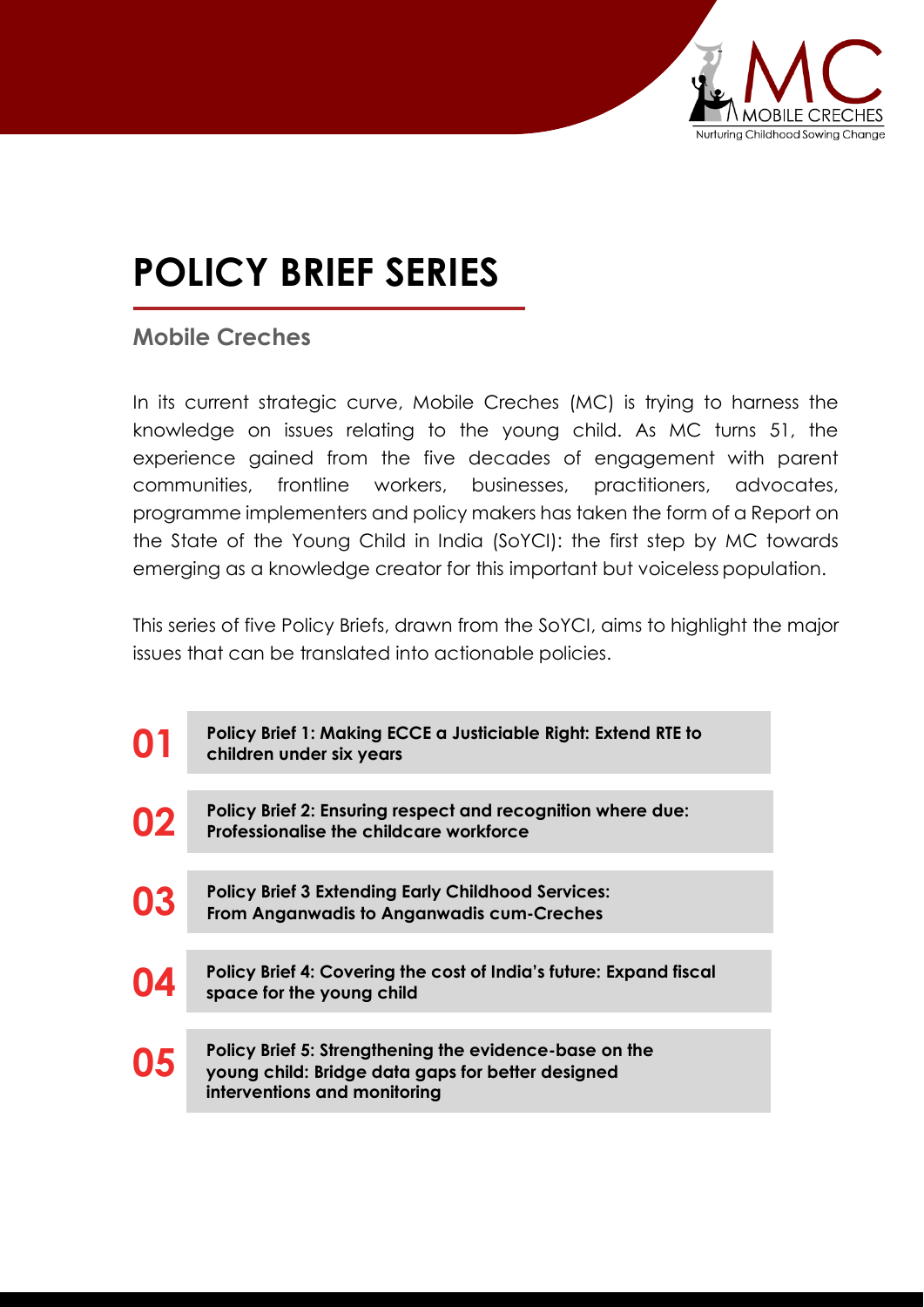

## **POLICY BRIEF**

#### **Mobile Creches**

In its current strategic curve, Mobile Creches (MC) is trying to harness the knowledge on issues relating to the young child. As MC turns 51, the experience gained from the five decades of engagement with parent communities, frontline workers, businesses, practitioners, advocates, programme implementers and policy makers has taken the form of a Report on the State of the Young Child in India (SoYCI): the first step by MC towards emerging as a knowledge creator for this important but voiceless population.

#### **01 Policy Brief 01**<br>**Making ECCE**<br>children unde **Making ECCE a Justiciable Right: Extend RTE to children under six years**

#### **Brief Summary**

*The enactment of the Right to Education Act, 2009, was a benchmark moment in child rights and education in India in providing a justiciable legal framework for free and compulsory education for all children in the age range of 6-14 years. However, the exclusion of early childhood education (ECE) from this fundamental right negates the pursuit for universal education. Making Early Childhood Care and Education (ECCE) a justiciable right will ensure good quality services and a foundational age continuum for children and empower them to readily gain from primary schooling. Addressing these challenges necessitates the State to recognise the importance of ECCE and extend the RTE to children under 6 years of age to make it universal, inclusive, accessible, and equitable. This Policy Brief makes three recommendations, two of*

*which contain suggested draft Sections in the RTE to make ECCE a catalyst for a better India.*

#### **Introduction**

For a right start in life—critical for the proper development and secure future of an individual—it is imperative that all children should be provided with early education. In India, a benchmark moment in education and child rights was the enactment of Right to Education (RTE) Act making free and compulsory education a fundamental right for all children in the range of 6-14 years. Although the RTE has brought about remarkable gains in the universalisation of education, the exclusion of early childhood education (ECE) from empowering legislation is an omission that will prove costly in the long run. If Early Childhood Care and Education (ECCE) is not a justiciable right, the quality of services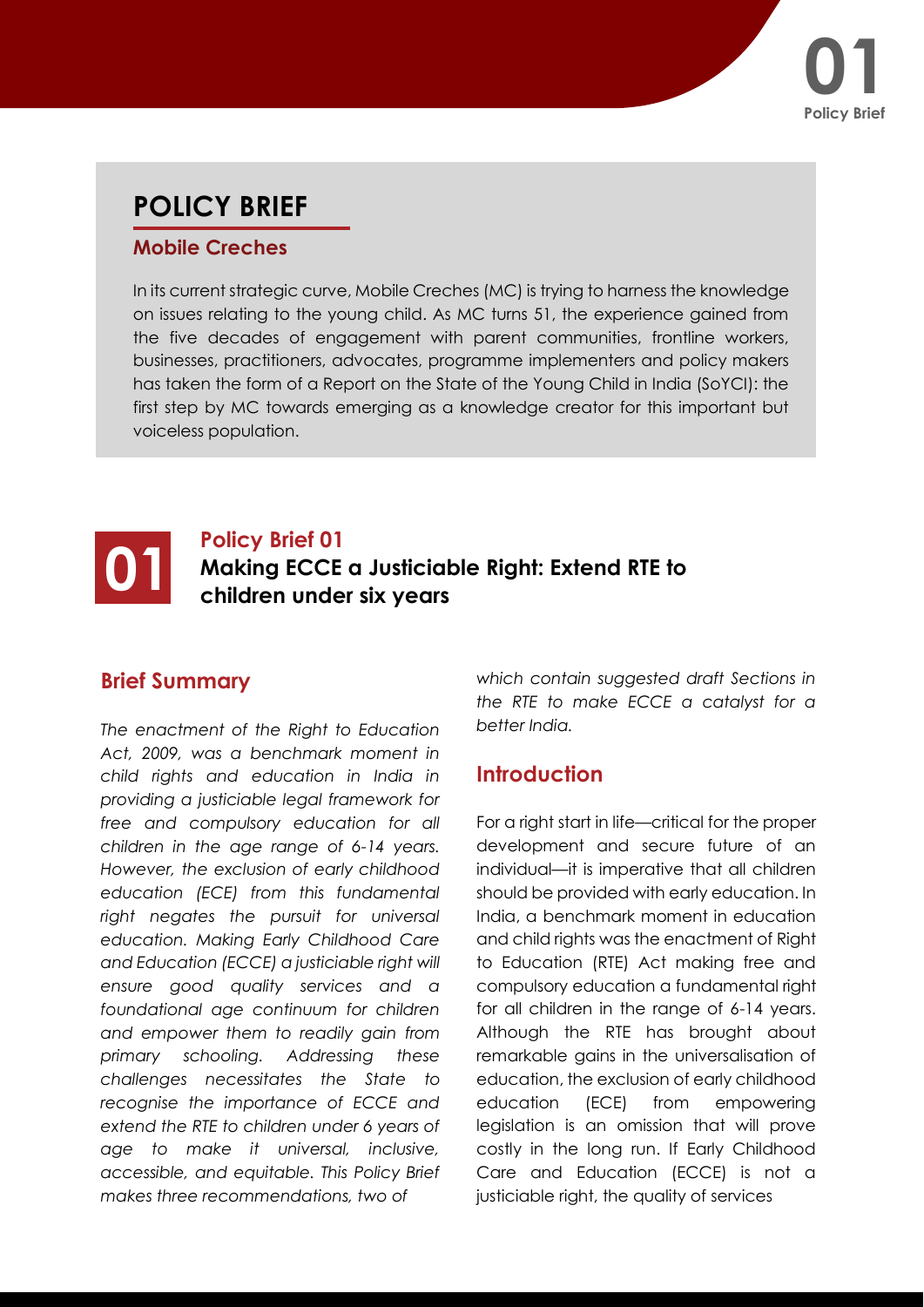

provided to children below six years will suffer. There have been fervent advocacy initiatives for the expansion of RTE to include children under six years of age. The National Education Policy 2020 document has also highlighted the neglect of ECCE and the need to strengthen this component in the Anganwadis – a welcome first step and a possible expression of intent.

#### **Investing in Early Childhood Care and Education: Mapping the Benefits**

An investment in early childhood care and education is fundamental for children's development and paves way for lifelong learning. Evidence has demonstrated how investments in ECCE result in life-enhancing consequences for individuals, families, and societies that go beyond providing learning opportunities. International and Indian studies establish positive externalities which correct stubborn inequalities that trap millions of Indians in poverty and malnutrition.

A simulation on increasing pre-school enrolment in 73 developing countries revealed a benefit-to-cost ratio ranging from  $$6.4$  to  $$17.6$  in terms of future wages.<sup>i</sup> Longitudinal studies in pre-school projects have shown huge returns for every dollar invested accompanied by other social benefits.<sup>ii</sup> In India, a 1993-study showed a higher probability of children with ECE experience of continuing in primary school and not dropping out (15%-20%).<sup>iii</sup> Another study found that children with exposure to ECE scored better on school-readiness.iv

#### **Limits to the Wings of Learning: RTE's Exclusion of Early Childhood**

It is perhaps this ample body of evidence that led to the legal foundation for a child's right to ECCE. Earlier, the care of young children was considered as the sole responsibility of parents and legal guardians, with policymakers relegating it to the family sphere alone. However, ever since the UN Convention on the Rights of Children (UNCRC) 1989, the debates have been positioned around the State's obligation to frame comprehensive policies and its responsibility towards providing quality services including early education.

Among other global efforts, Millennium Development Goals (MDG 4 and MDG  $5$ ) $^{\circ}$ had some relevance with the early development of child. Target 4.2 of Sustainable Development Goals (SDGs), directly addressing the issue of ECCE, notes that the States should "by 2030, ensure that all girls and boys have access to quality early childhood development, care and pre-primary education so that they are ready for primary education" The international advocacy and campaigning on ECCE has led to recommendations on legislative and comprehensive policy measures at the national level.

The Indian State is committed to universalisation of elementary education in the country but in addition to bottlenecks in the effective implementation of policies, what hinders it is the exclusion of early childhood from the ambit of Right to Education. Section 11 of the RTE Act states, "With a view to prepare children above the age of three years for elementary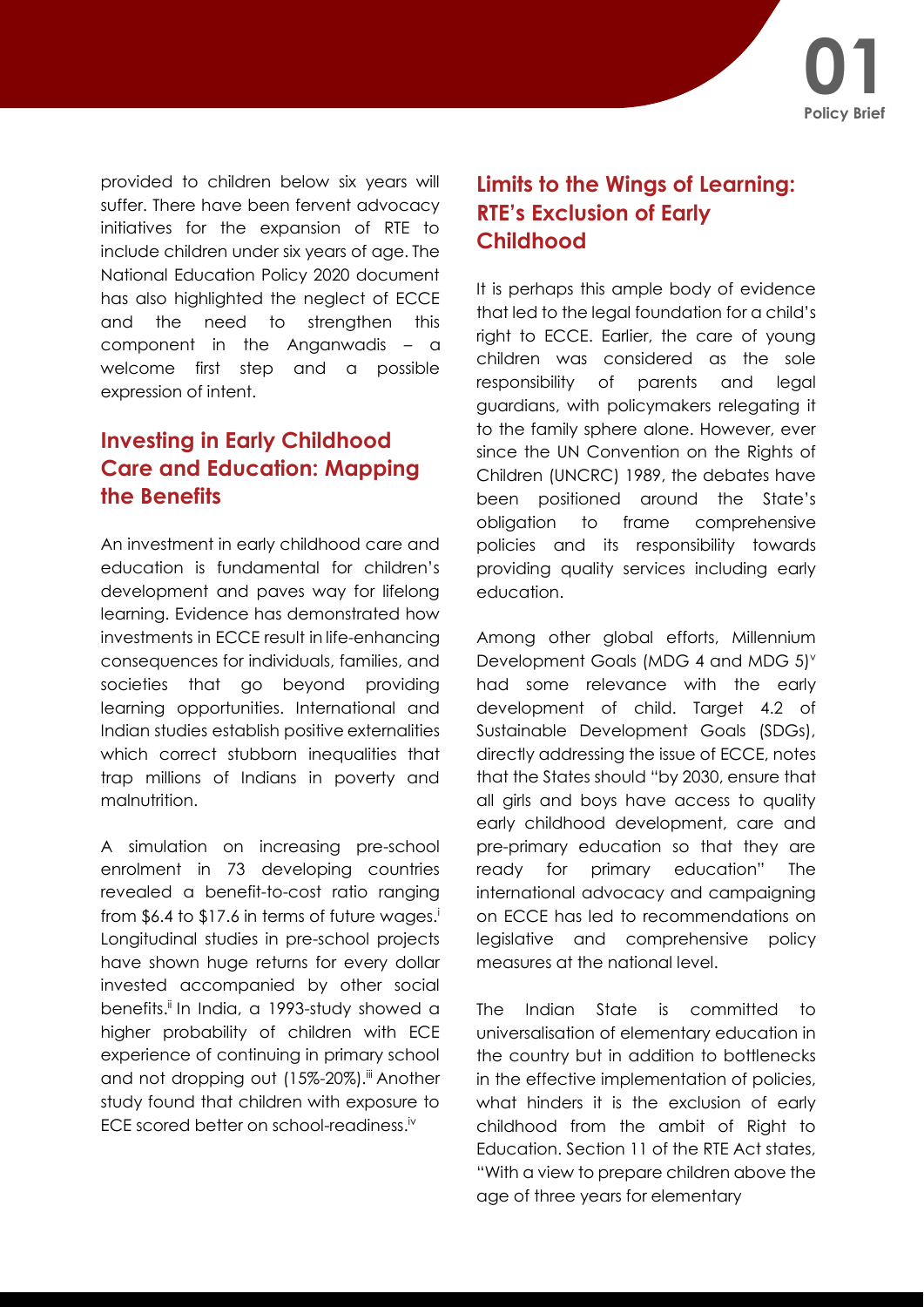education and to provide early childhood care and education for all children until they complete the age of six years, the appropriate Government may make necessary arrangement for providing free pre-school education for such children." However, it is only recommended to have such arrangements and not included as a legally enforceable measure. Further, Article 45 of the Indian Constitution also mentions the provision of ECCE for all under-six children but being a directive principle, it does not create a binding commitment on part of the State.

Available data paint a dismal picture of pre-primary education in India. For instance, U-DISE data (2015-2016) showed a paltry 10.7% enrollment in pre-primary classes to the total enrollment in primary classes. This is an important pointer to several worrying undercurrents: widespread poverty due to which parents perceive early education as a 'burden', lack of awareness about the life-improving (admittedly long term) outcome of early education, and government complacency and less investment apathy to ECCE as it is 'not a priority in the public sector' which resulted in primary schooling getting priorities in access to the limited resources at the cost of pre-primary education.<sup>vi</sup>

As per UNESCO Institute of Statistics, in 2017, only 24.1% of all schools in India have both pre-primary and primary sections.<sup>vii</sup> The 2011 census enumerated 158.7 million children aged under 6 years. Of this large number, only 76.5 million availed the Integrated Child Development Services (ICDS), including ECCE. A recent study on the equity and coverage by the ICDS in 2006 and 2016 found overall improvement

in the reach of programme services but the "poorest quintiles of the population were still left behind, especially in the largest states that carry the highest burden of undernutrition".<sup>viii</sup>

The pre-primary education component of ICDS also faces numerous challenges and around half of India's under-six population do not participate in any form of preprimary education, as per a 2018-study by Save the Children.<sup>ix</sup> The same study also talks about adverse fallouts of the lack of regulations, making a case for mandatory provisioning of ECCE. Moreover, the mushrooming of private ECCE centers has ensured that there is inequitable access, and also raises concerns regarding the quality of such centers, as children are corralled into learning rather than being engaged in age-appropriate developmental activities. While advocating right to quality ECCE the significance of the first 1,000 days has to be recognised that lays foundation for cognitive, intellectual and skill development. Therefore, the need for holistic services including infant stimulation during this period has to be prioritized.

Despite the National ECCE Policy, 2013, and reports, recommendations, and guidelines by governments and civil society groups, children under six years continue to be excluded by the RTE. The ECCE Policy and further guidelines have not translated into tangible and effective changes on the ground which is why there is an earnest demand for the early childhood education to be made a legal entitlement in order to expedite the necessary changes. Though the 2013-policy is comprehensive, its recommendations are not legally binding for the State. The National Education Policy